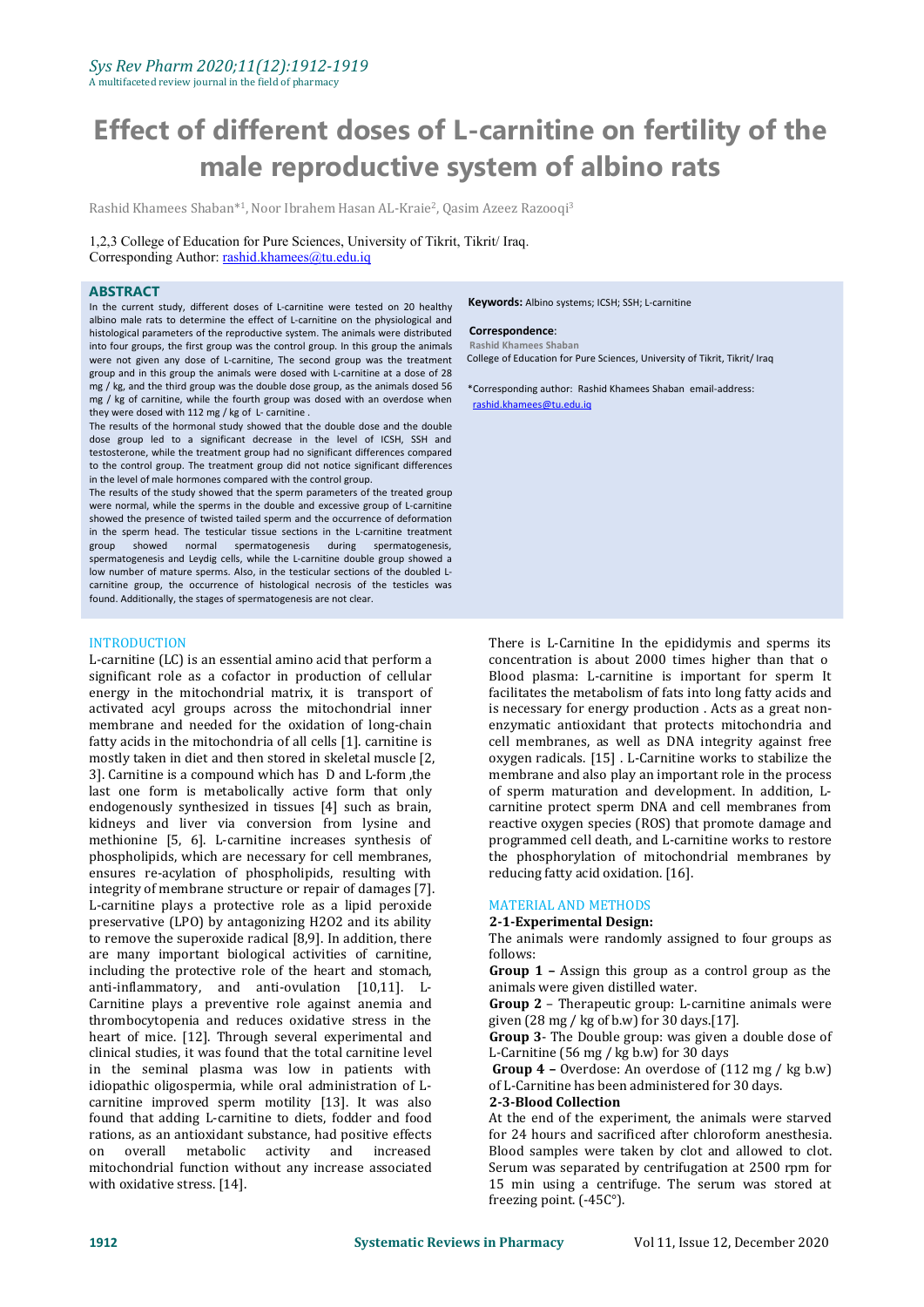**albino rats**

## **2-4-Sperm Preparation and Staining**

After dissecting the animal, the right epididymis was taken, cut and placed in physiological salt (0.9). A drop of semen solution was taken on a clean, dry glass slide. Then, a similar amount of eosin-necrosin dye was added, then mixed well and spread on the slide to make a small smear to observe the shape and vitality of the sperms by light microscopy at a magnification power of 400X.[18]

Serum hormone levels were measured from SSH, ICSH and testosterone using VIDAS technique using ELFA (enzyme bound fluorescent assay). The assay principle

combines an enzyme immunoassay sandwich method with a final fluorescent detection (ELFA) by using a Biomerieux kit for all of the three hormones. [19]

# **2-6-Histological examination**

**2-5-Assays for Serum FSH, LH and Testosterone** After dissection of animals, the required histological examination tissues were taken and fixed in 10% formalin for 24 hours, and then were dried by ethyl alcohol in increasing concentrations (70), (80), (95), (100) and (100)%, then added to Paraffin. All required with hematoxylin and eosin. These samples were examined under an optical microscope at 400X magnification. [20]

# RESULTS **Example**

Table 1. Effect of L-Carnitine on Testosterone, SSH, ICSH, in Serum (Mean ± SD) in different Rat Groups During 4 **Weeks of Study.**

| <b>Standers</b>                | <b>Testosterone</b><br>ng/ml | ICSH(LH)<br>mIU/ml | SSH(FSH)<br>mIU/ml |
|--------------------------------|------------------------------|--------------------|--------------------|
| <b>Groups</b>                  |                              |                    |                    |
| <b>Control group</b>           | $7\pm0.4$                    | $0.22 \pm 0.2$     | $0.56 \pm 0.4$     |
|                                | a                            | $\mathbf{c}$       | b                  |
|                                |                              |                    |                    |
| Therapeutic L-carnitine group  | 6±0.2                        | $0.26 \pm 0.4$     | $0.64 \pm 0.3$     |
|                                | a                            | $\mathbf{c}$       | b                  |
|                                |                              |                    |                    |
| Double dose L- carnitine group | 3±0.7                        | $0.89 \pm 0.4$     | $0.76 \pm 0.4$     |
|                                | b                            | a                  | a                  |
|                                |                              |                    |                    |
| Overdose L-carnitine group     | $4 + 0.5$                    | $0.64 \pm 0.6$     | $0.32 \pm 0.2$     |
|                                | $\mathbf b$                  | b                  | $\mathbf c$        |
|                                |                              |                    |                    |

**- The values represent the arithmetic mean of the standard error.**

**- Vertically different letters mean there is a significant difference at the level of significance**

**(P ≤ 0.05).**

**- Number of animals 5 in each group.**



**Image (1). The sperm in the control group showed that the sperms were in their normal shape .**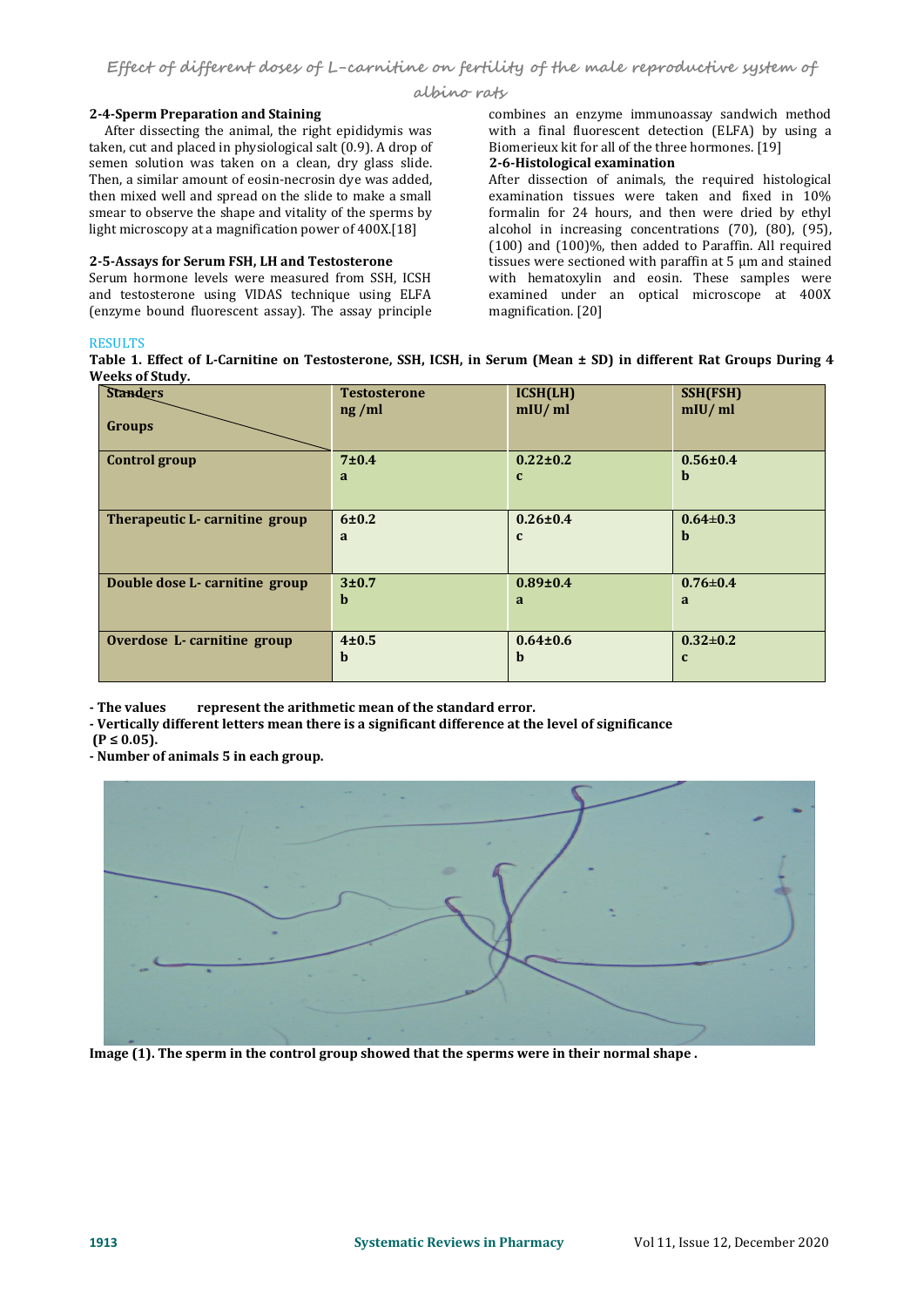**Effect of different doses of L-carnitine on fertility of the male reproductive system of albino rats**



Image (2). The L-carnitine treatment dose group (28 mg / kg body weight) showed sperms of normal shape.



Image 3. The L-carnitine treatment dose group (28 mg / kg b. w ) showed sperms of normal shape.



Image 4. The effect of a double L-carnitine dose in the double L-carnitine group (56 mg / kg of b. w) on the sperm showed that it took an abnormal shape, as the tail wrap and the abnormal head shape were also observed..



Image (5). The effect of a double L-carnitine dose in the double L-carnitine group (56 mg / kg of b. w ) on the sperm **showed that it took an abnormal shape, as the tail wrap .**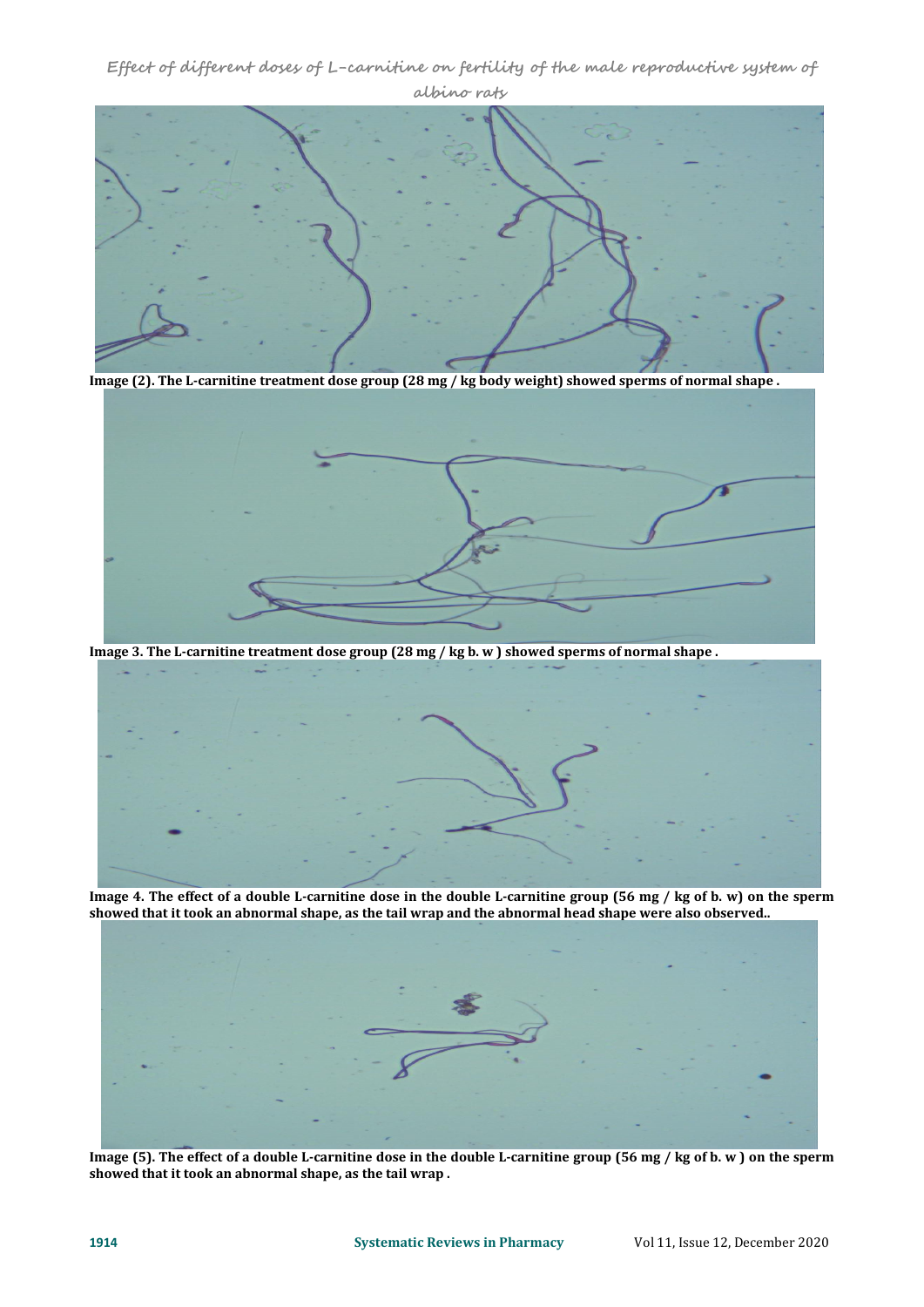**Effect of different doses of L-carnitine on fertility of the male reproductive system of albino rats**



Image (6). The effect of L-carnitine overdose (112 mg / kg b.w ) on sperm showed deformation of the head and **midsection..**



Image 7. Showed the effect of L\_carnitine overdose (112 mg / kg of b. w ) deformed sperm in the head and tail. **Histological Results**



**Image (8) Section in Rat testis of control group showed the normal shape of Spermatogonia (SG), Primary spermatocytes(Ps), Secondary spermatocytes (Ssp) and Spermatids (SP) , H&E 400X**.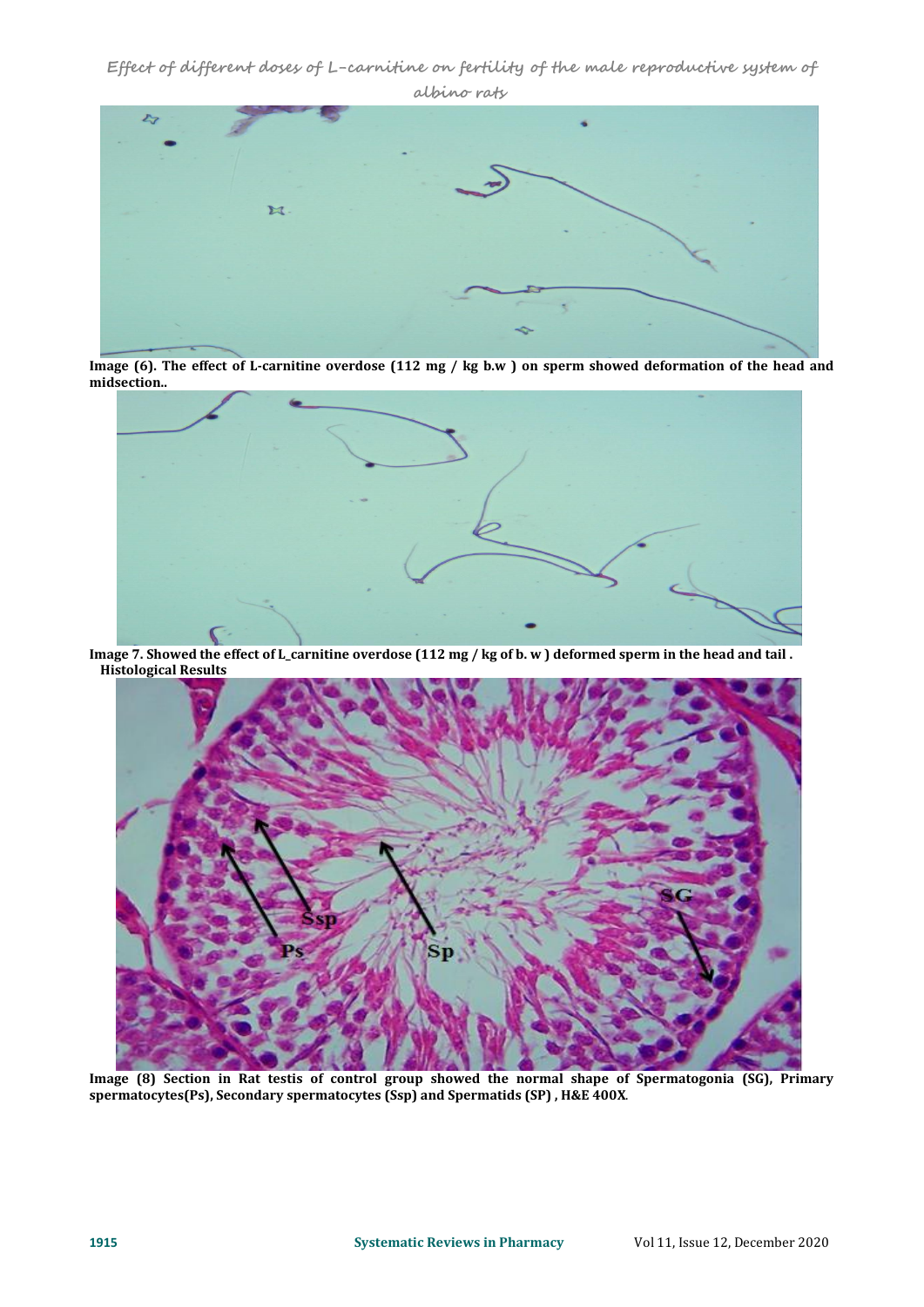**Effect of different doses of L-carnitine on fertility of the male reproductive system of albino rats**



Image (9) Section in Rat testis of Therapeutic L- carnitine group (28mg/kg B.W) showed the normal shaped of **sperms during Spermatogenesis(spC), Spermatids (SP) , leydig cells, H&E 400X .**



Image (10) Section in rat testis of Therapeutic L- carnitine group (28mg/kg B.W) showed the normal shape for **sperm stages (SPc) and mature sperms (sp) H&E 400X .**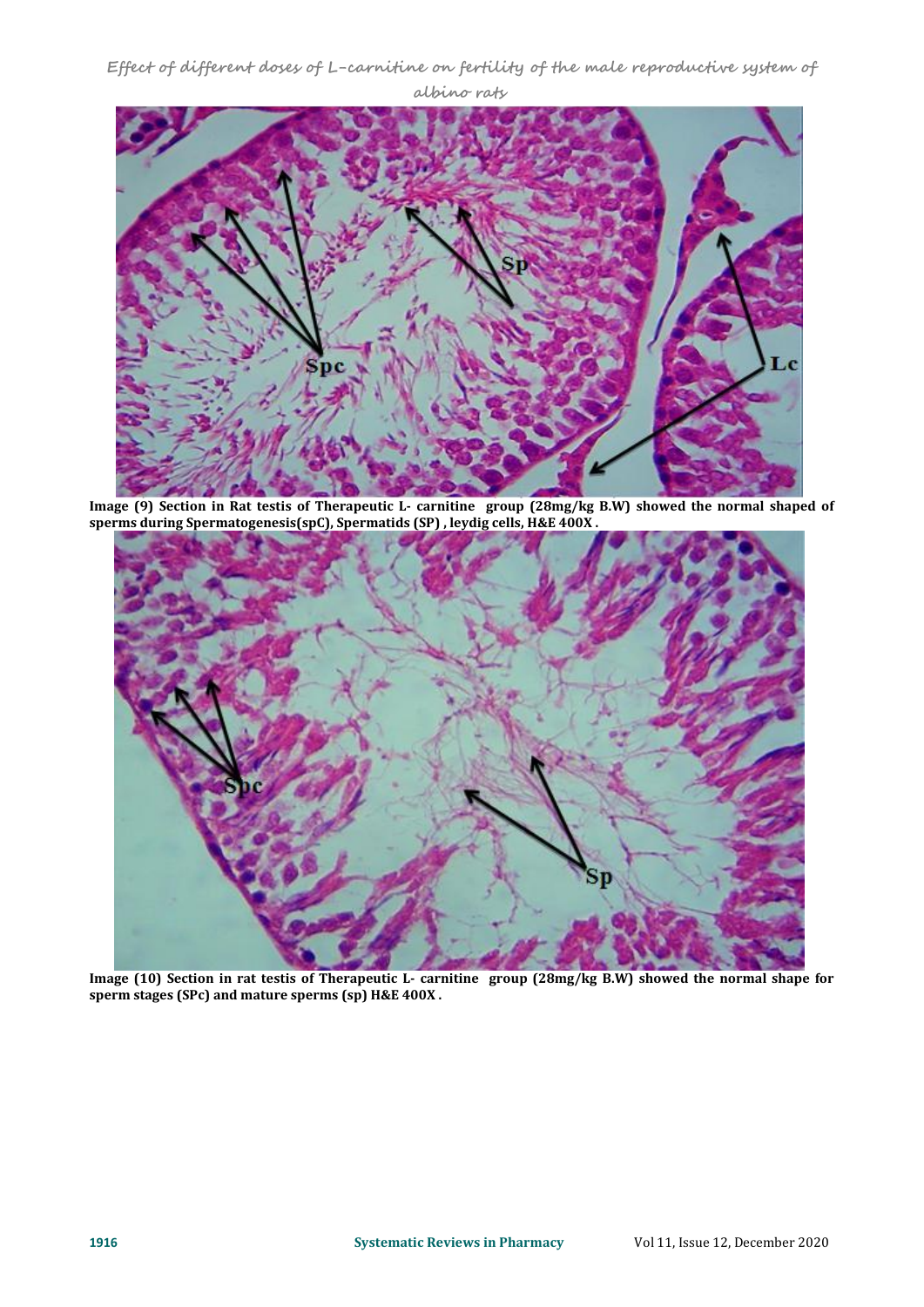# **Effect of different doses of L-carnitine on fertility of the male reproductive system of albino rats**



Image (11) Section in rat testis of Double L-carnitine group (56mg/kg B.W) showed vasodilation (va) in cells that **forming sperms and decreased the number of mature sperms (sp) H&E 400X .**



Image (12) Section in rat testis of Over L-carnitine group (112mg/kg B.W) showed tissue necrosis of testis and **unclear spermatogenesis stages (spc) and hypo in mature sperms number, H&E 400X .**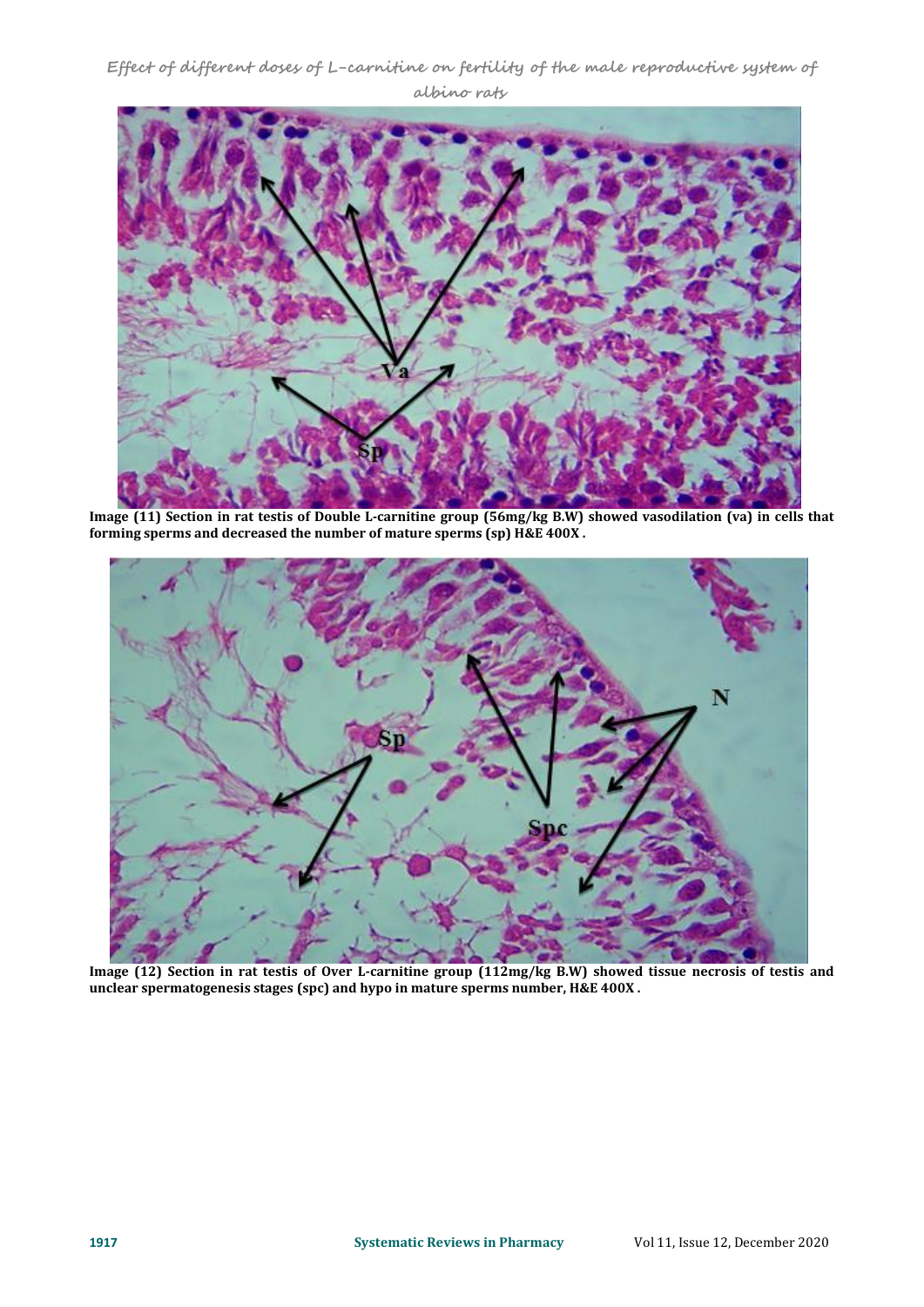**Effect of different doses of L-carnitine on fertility of the male reproductive system of albino rats**



**Image (13)Section in rat testis of Over L-carnitine group (112mg/kg B.W) showed unclear in spermatogenesis stages (spc) and tissue necrosis (N) in testistissue, H&E 400X .**

# DISCUSSION

As shown in Table 1, the double dose and overdose of L carnitine in the group of rats dosed significantly (P≤0.05) decreased testosterone levels compared to the control group, while the L-carnitine treatment group had no statistically significant differences compared to the control group. As for the interstitial cell stimulating hormone (ICSH), double and excessive doses of L carnitine resulted in a significant increase compared to the control group. Whereas, L-carnitine doses in double doses and overdose from mice significantly lowered the level of sperm stimulating hormone compared to the control group .

These results are in agreement with the [21,22] study of the effect of treatment with L-carnitine, which resulted in increased FSH levels and decreased LH levels. This study also agrees with results that show that supplementation of L-carnitine leads to stimulation of GnRH hormone from the hypothalamus, which increases the stimulation of SSH, ICSH, SSH and LH homologs, and increases the secretion of estrogen and progesterone. In the blood plasma [23]. The free passage of L-carnitine from the blood plasma, then passes into the epididymal plasma, is controlled by androgens. [24].

It was observed through the results of the sperm parameters in the doubled L-carnitine group (56 mg / kg b. w) and the group of overdosed animals with L carnitine  $(112 \text{ mg} / \text{ kg b. w})$  that the sperm morphology changed and took an abnormal shape, and these results were consistent with the Baharara et al study. . , 2014 who found that abnormalities in sperm morphology are caused by low levels of testosterone from Leydig cells<br>[25] REFERENCES [25].

Histopathological examination of the testis in the double treatment and L-carnitine groups showed that treatment<br>with L-carnitine had an effect on the diameter of the 2 with L-carnitine had an effect on the diameter of the seminiferous tubules, and the thickness of the germinal epithelium, compared to the control group. Regarding the stimulating effect of L-carnitine on the diameter of

the seminiferous tubules, it can be said that it has an antioxidant role. And a role against free radicals that reduce oxidative stress, accelerate spermatogenesis cell differentiation, and increase sperm release from the luminal surface of the seminal tubules [26] .

The role of carnitine treatment is by preventing testicular tissue from changing, by preserving the normal structure of the testicle, and improving spermatogenesis. [27].

The apoptosis depends on several factors, the first is to reduce the levels of hormones essential for the formation of sperms such as FSH, LH and testosterone, and the second reduces the level of antioxidants such as glutathione (GSH) in the mitochondria in sperm, and the last factor increases the formation of free radicals. Because mammalian sperm cells due to their high fat content contain high levels of unsaturated fatty acids, it is a good site for free radical synthesis due to lipid peroxidation. [28,29].

Among the properties of L-carnitine it has an antioxidant role, it protects cells and testicular tissues from necrosis and the harmful effect of ROS released from oxidative stress. [30].

### **CONCLUSIONS**

Through the results, it was noted that the double dose and the overdose had a negative effect on the male reproductive system in rats through their effect on the level of male hormones and causing negative changes in testicular tissue, and then the effect was clearly shown on the sperm .

# **REFERENCES**

- 1. Foster DW.(2004) . The role of the carnitine system in human metabolism. Ann NY Acad Sci.1033:1–16.
- 2. Guarnieri G, Situlin R, and Biolo G. (2001). Carnitine metabolism in uremia. Am J Kidney Dis, 38 (4 Suppl 1), 63-67.